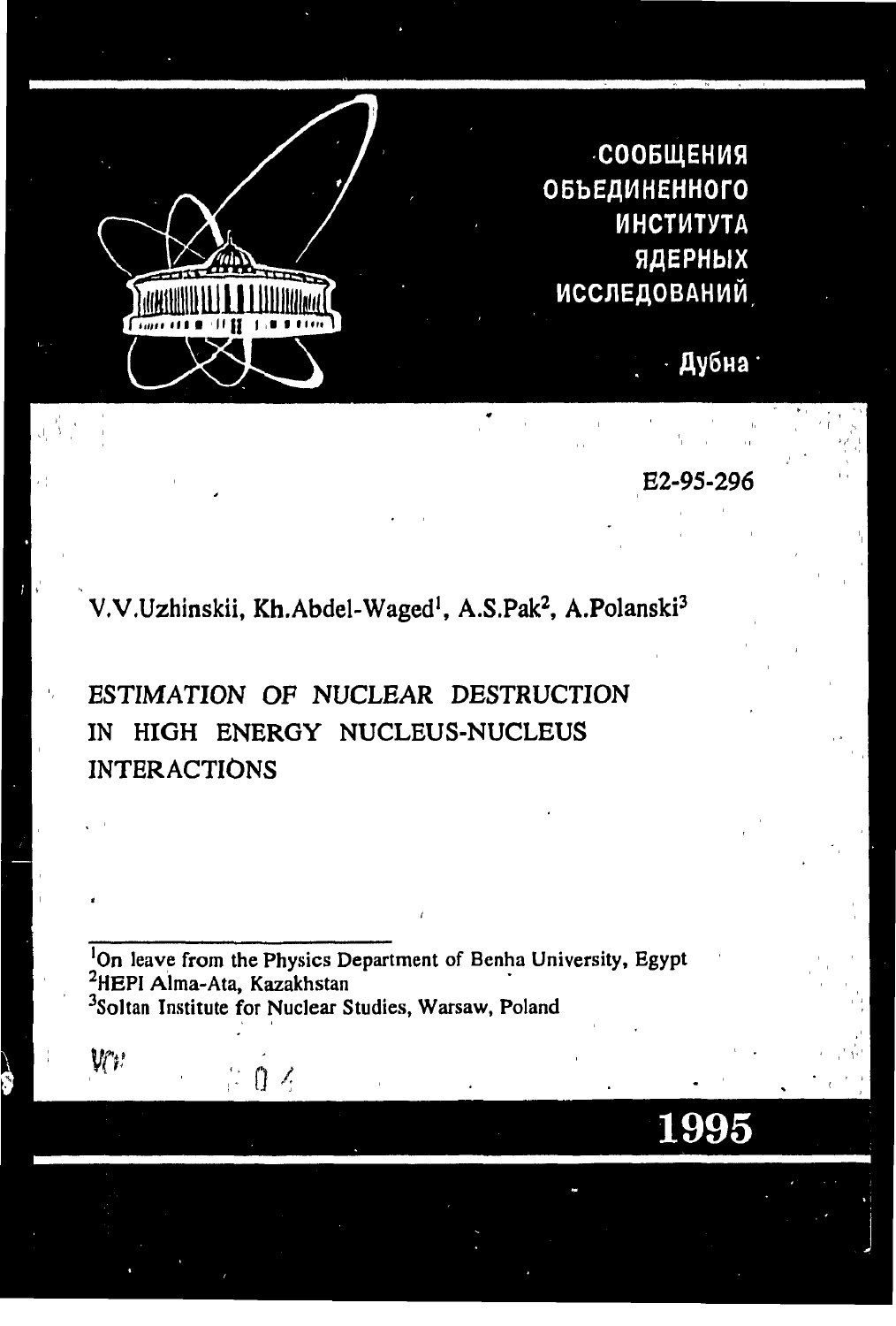**© Объединенны институ ядерны исследований, Дубна, 1995**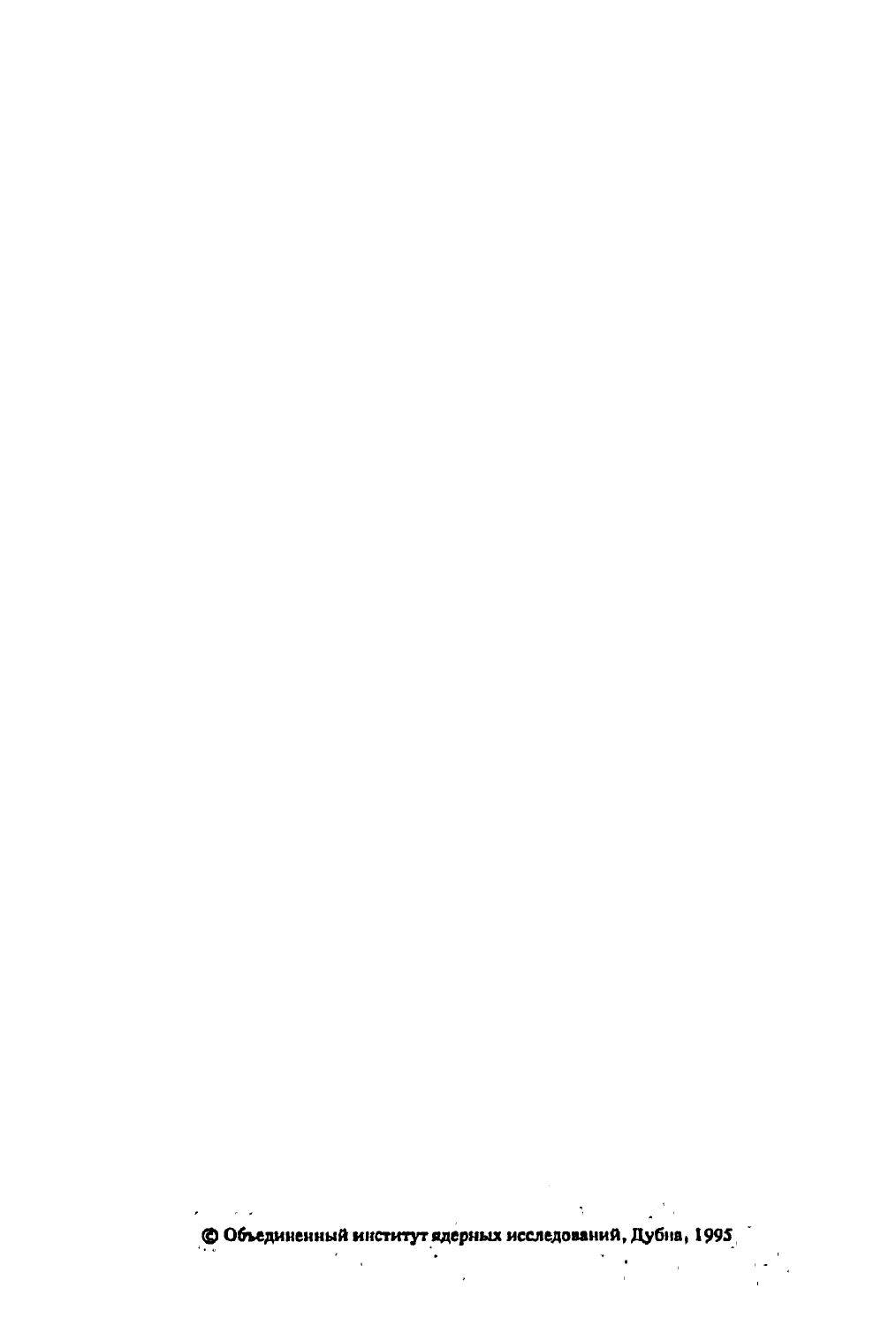## **1 Introduction**

During the last few years there were some successful attempts to describe the hadron-hadron elastic scattering at low and intermediate energies (below  $1-2 \text{ GeV}$ ) within the quark-gluon approach (see Refs. [1]  $\cdot$  [4]). In Ref. [1]  $\cdot$  [4] the amplitudes of  $\pi\pi$ -,  $K\pi$ - and  $NN$ - scattering were found and an agreement of the theoretical calculations with corresponding experimental data was reached at the assumption that in the clastic liadron scattering one-gluon exchange with the following quark interchange between hadrons takes place (sec fig. la). At high energies two-gluon exchange appropriation (fig.1b) works quite well (see Ref. [5], [6] and [7], [8]). What kind of exchanges can dominate in hadron-nucleus and nucleus-nucleus interactions?



Fig. 1

The simplest possible diagrams of the processes with three nucleons are given on Fig. 2. A calculation of their amplitudes according to Refs. [l]-[4] is a serious mathematical problem. It can be simplified if one takes into account an analogy between quark-gluon diagrams and reggeon diagrams: the quark diagram of fig. la corresponds to a onenonvacuum-reggeon exchange diagram; the diagram of fig. lb describes the pomeron exchange in the *t—* channel; the diagram of fig. 2a is in a correspondence with the enhanced reggeon diagram of the pomeron splitting into two non-vacuum reggeons.' The three pomeron diagram (fig. 2d) represents the more complicated process. It is rather hard to find a correspondence between the reggeon diagrams and the diagrams of fig. 2b, 2c.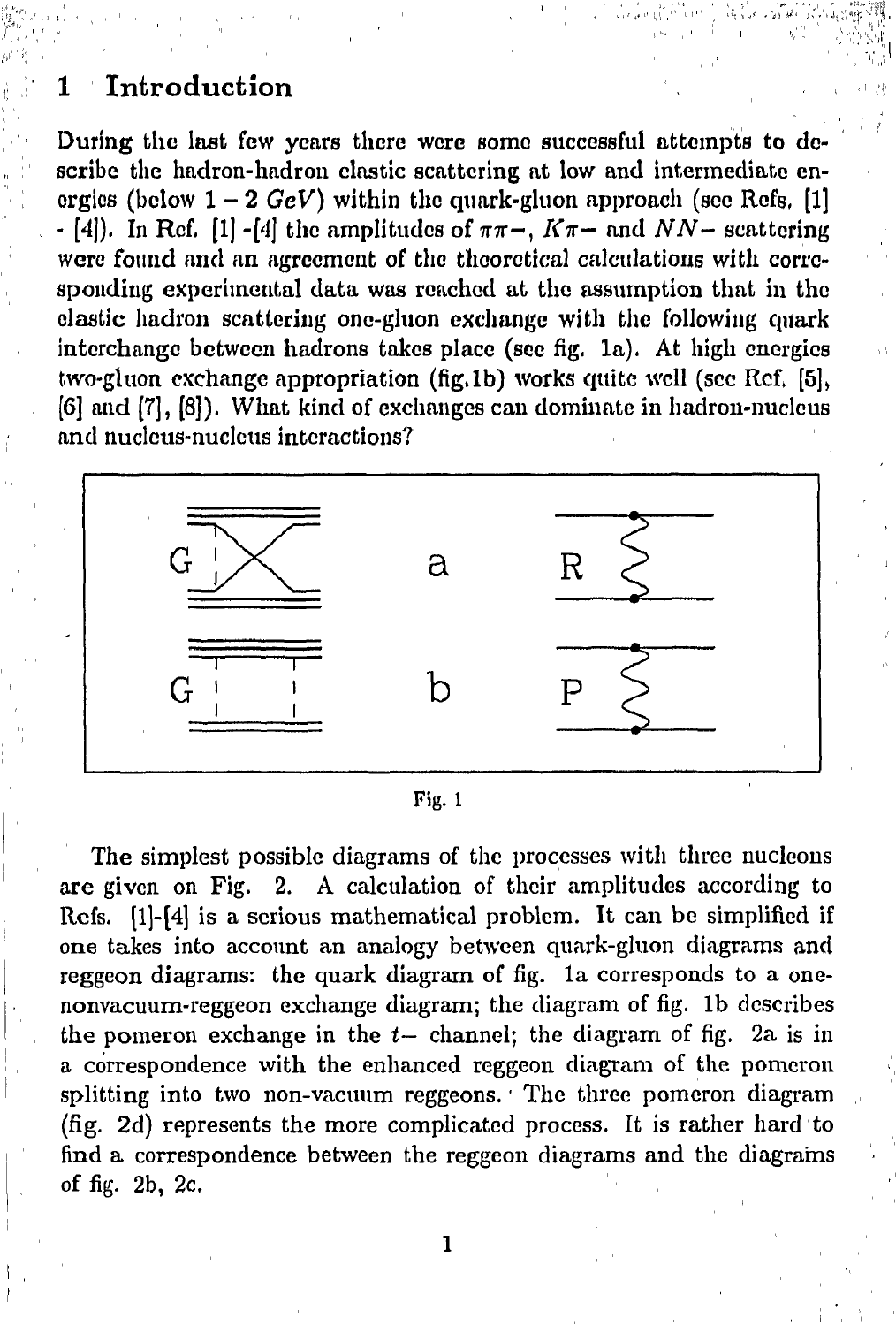

*№М-Г: -I'*.'"-;'"*-•>:• •'::••>•* >;">ч«*t^sv^w:* 

#### Fig. 2

The reggcon parameters and the functional forms of the amplitudes of 3-rcggcon processes arc well known. The constants of the reggoon interaction vertexes are poor determined. The 3-pomeron vortex constant  $G_{PPP}$  is well established  $(G_{PPP} = 1.35^{-2} (GeV)^2$ , Rcf. [9]). There are only old data [10] and the estimations of Ref. [11] on the values of other constants -  $G_{PRR}$  and  $G_{RRR}$  which arc large. Nevertheless, we believe that the properties of the reggeon amplitudes must be taken into account at the consideration of the nuclear destruction.

It is obvious that the processes like one on Fig. 2d cannot dominate in the elastic hadron-nuclcus scattering because they are accompanied by a production of a high mass diffraction beam of the particles in the intermediate state. Thus, their yields are dumped by a nuclear formfactor. According to the same reason, the yields of the processes like ones on Figs.  $2a$ ,  $2b$  can be small too. If it is not so, one will expect a large corrections to Glauber's cross-sections. The practice shows that the corrections to the hadron-nucleus cross-sections must be lower than  $5 - 7 \%$ .

The yield of the diagram of Fig. 2c gives a correction to Glauber's one-scattering amplitude. The analogous corrections must be to the other terms of Glauber's series. A sum of the corrections must lead to small effects in the elastic small angle scattering because the corrections are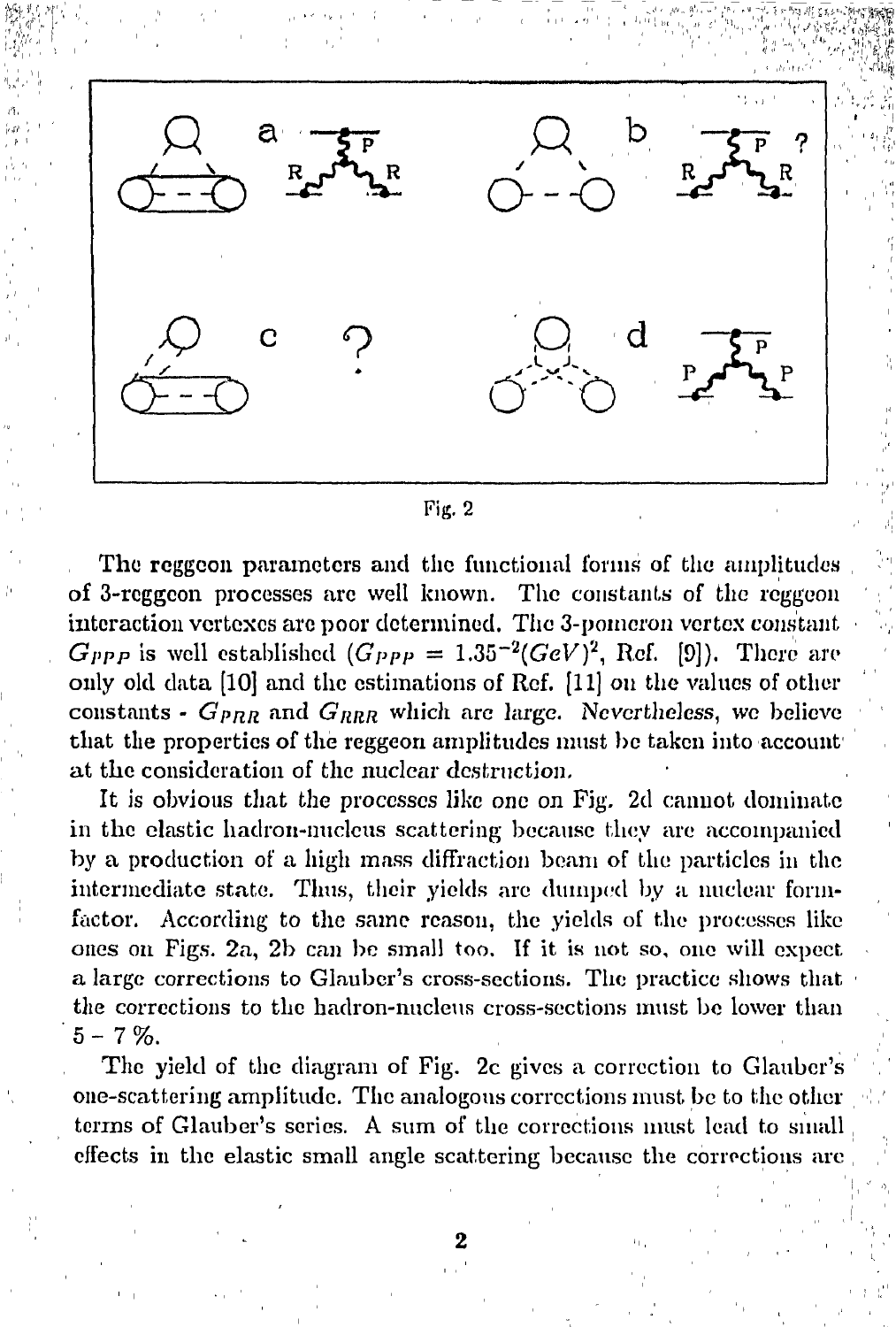large at small impact parameters. So, they can manifest themselves at large scattering angles. We assume that they have a big influence on the ' inelastic process characteristics, too.

According to the reggeon theory, a description of the inelastic reactions can be renched at a consideration of the different cuts of the reggcon > diagrams. Here th6 Abramovski - Gribov - Kanchcli cutting rules [12] arc used very often. The corrections to them were discussed in Ref, [13] in an application to the problem of particle cascading on the nucleus. As was shown in Rcf. [13], a summation of the yields of enhanced diagrams allows one to describe an increase of the one-particle spectra in the target fragmentation region. At the same time the authors of Rcf. [13] did not take into account the shadowing effects considered in Ref. [14].

i)

1

• Here we have to note that the yields of the diagrams like that, shown on Fig. 2c have no shadowing corrections. The yield of the enhanced diagram of Fig. 2a has a form

$$
Y_a \sim exp[-(\vec{b}_1 - \vec{b}_2)^2/3r_a^2 - (\vec{b}_1 - \vec{b}_3)^2/3r_a^2 - (\vec{b}_2 - \vec{b}_3)^2/3r_a^2] \quad .
$$

where  $\vec{b}_1, \vec{b}_2$  and  $\vec{b}_3$  are the impact coordinates of the nucleons. At the same time, the yield of the diagram of Fig. 2c according to Refs.  $[1] - [4]$ is given by

$$
Y_c \sim exp[-(\vec{b}_1 - \vec{b}_2)^2/r_c^2]exp[-(\vec{b}_2 - \vec{b}_3)^2/r_c^2].
$$

In the limit of  $r_a^2, r_c^2 \ll R_A^2$ , where  $R_A$  is a nucleus radius, the yields coincide. Thus, we can save the results of Ref. [13] considering them as a summation of the yields of the quark-gluon diagrams.

Let us note that neither  $Y_a$ , nor  $Y_c$  depend on the longitudinal coordinates or on the multiplicity of produced particles. It is the main difference between "reggeon cascading" and "usual" cascading.

As well known, the intra-nuclear cascade model (CEM) ([15]-[20]) assumes that in a hadron-nucleus collision the secondary particles are produced due to an inelastic interaction of the projectile particle with a target nucleon. The produced particles can interact with other target nucleons. A distribution on a distance *l* between the first interaction and the second one has a form

$$
W(l) \, dl \sim \frac{n}{\langle l \rangle} exp(-\frac{n}{\langle l \rangle})
$$

where  $\langle l \rangle = 1/\sigma \rho_A$ ,  $\sigma$  is a hadron-nucleon cross-section, *n* is the multiplicity of the produced particles and  $\rho_A \simeq 0.15fm^{-3}$  is the nuclear

**' ' ' • 3 , ' , ' : ,, ' ,'**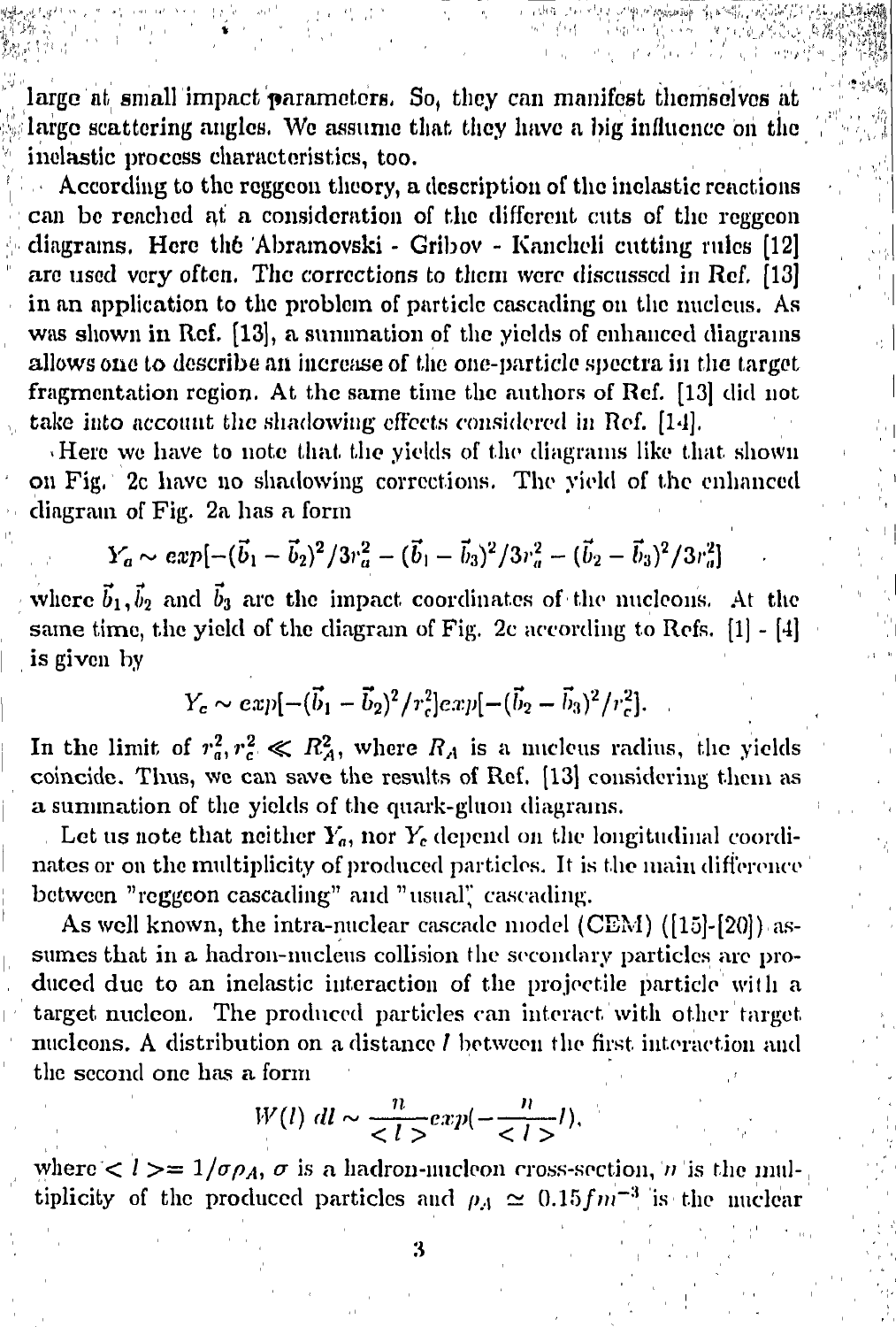density, At the same time the amplitudes or the cross-sections of the processes shown on Pig. 2 have no dependence on / or *n,* Thus, we ex- \ pect that in the quark-gluon or reggcon approach the "cascade" will be more restricted than it is in the cascade model. The difference between approaches can lead to the different predictions for the light nuclei destruction (an effect of the limited volume) and for the characteristics of the heavy nuclei interactions (an influence of a large multiplicity of the produced particles).

To show this, we first of all give in Sec. 2 a simple method to estimate the nuclear destruction in the framework of the quark-gluon approach. We apply it to an analysis of the experimental data in Sec. 3 where the cascade model calculations will be presented, too. There we concentrate on the characteristics of the spectator part of the nucleus. The simplest characteristic of such type studied in many photocmulsion experiments is a distribution on the sum of spectator fragment charges. It was before described in the paper [21].

The distributions on the summered charge of spectator fragments with charges greater than 2 were obtained at ALADIN experiment [22] - [25]. At their interpretation within the framework of the cascade model with an account of the nuclear multifragmentation the authors of Ref. [26] met some difficulties. They left the cascade model and used a phenomenological parametrization for a distribution on the excitation energy and the mass number of the residual nucleus. It is an evidence that there is no any successful model of nuclear destruction in nucleus-nucleus interactions above 200 — 300 MeV/nucleon. Below we will show that our proposed method gives an opportunity to estimate the distribution on mass, charge and excitation energy of the residual nucleus. It can be used at intermediate as well as at high energies.

At the experiments of E-802 collaboration [27, 28] the distributions on the energy in the zero-degree-calorimeter  $(T_{ZDC})$  for the interactions of  $Si + Al$ ,  $Cu$ ,  $Ag$ ,  $Au$  at energy 14 GeV/nucleon were measured. The analogous distributions were determined at CERN experiments [29] for the interactions of  $O + C$ ,  $Cu$ ,  $Ag$ ,  $Au$  at 60 GeV/nucleon. The latter were described in the FRITIOF model [30]. Having no opportunity to take the experimental conditions into account exactly, we assume that the distribution on  $T_{ZDC}$  is a distribution on a sum of spectator fragment. energies. Nevertheless, we reach the better agreement of our calculations with the experimental data than the FRITIOF model docs. Thus, we dare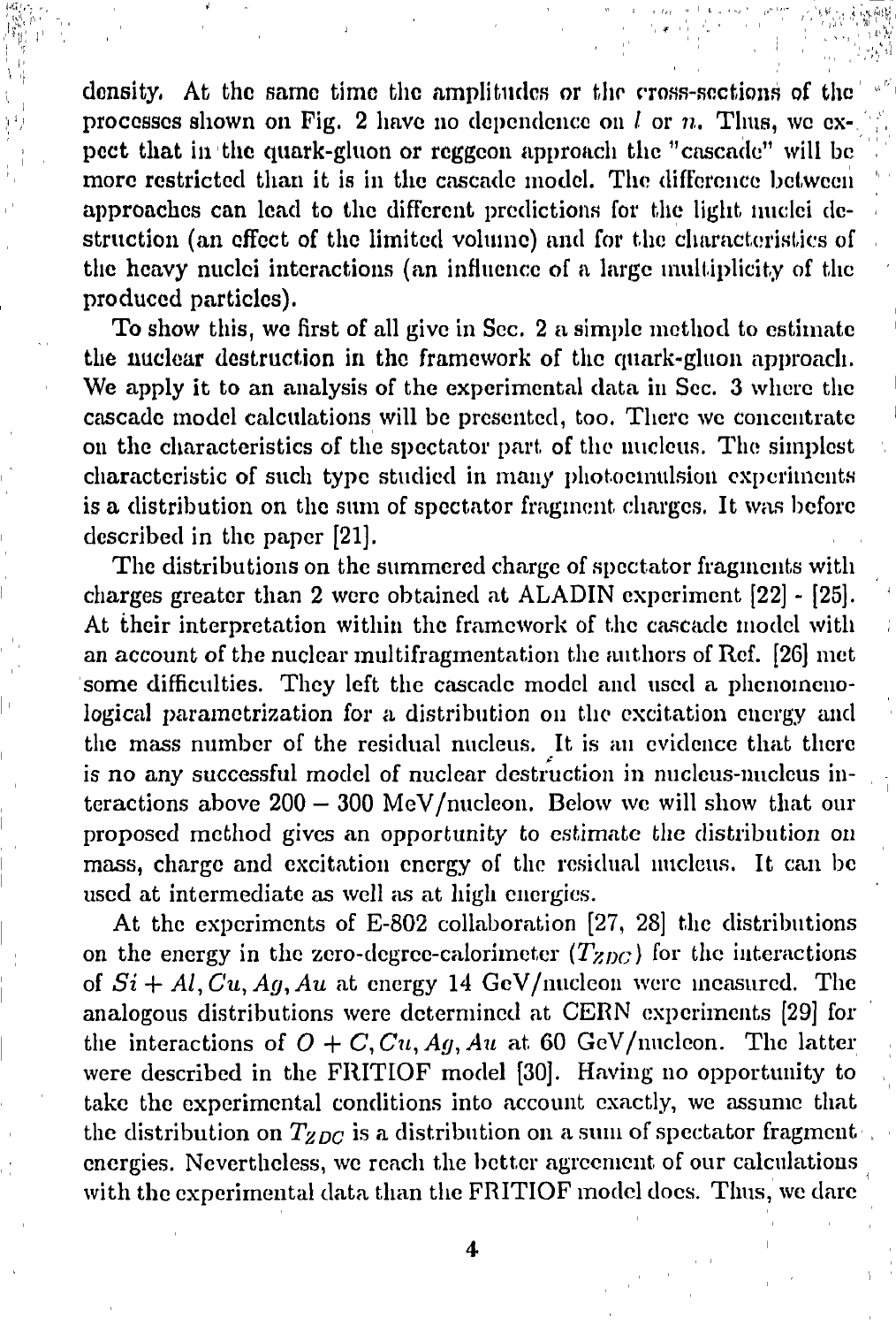to give our estimations for the impact parameter and for the number of  $\frac{1}{100}$  intra-nuclear collisions of the evens with different values of  $T_{ZDC}$ .

!

**ji!;**

*'"'::'* ','•.',, ' ' , '''• -

# **2 A model of nuclear destruction at fast stage of the interaction**

At first glance, the interaction between the second and third nucleons in the process of Fig, 2c is an clastic rescattering of the second nucleon on the spectator nucleon. Thus, it seems that the intra-nuclear cascade can be simulated by a cascade of elastic and inelastic interactions of the ejected nucleons developed in the 3-dimensional space of the nucleus. The standard cascade-evaporation model assumes that there are additional interactions of the produced nucleons with target nucleons. As the produced particles possess closed coordinates, there must be a strong shadowing of the particles by each other. A practice of study of . . . . . . <u>.</u> the nucleus-nucleus interactions shows that the cross-sections are mainly determined by the geometrical aspects, especially by nuclear sizes. $\cdot$  So, one can assume that in the hadron-nucleus collision a cross-section of the bunch of the particles produced at the first interaction is near to the *NN-* interaction cross-section. From this point of view, it seems it is not extra-ordinary to suppose that only the ejected nucleons can suffer the interactions. It is obvious that according to the approach the ejected nucleons must lose their energies in the secondary interactions and the momentum distribution of the nucleons in the central collisions must be softer than it is in the peripheral ones. The experiment [31] shows an inverse tendency.

In the reggeon approach another situation is possible. According to the parton model a hadron is surrounded by a cloud of the virtual parton fluctuations which can fuse or split. If the mean life time of a fluctuation is of odder  $\tau$  then when a fast hadron with velocity  $v \gg R_A \sqrt{1-v^2/\tau}$ penetrates the nucleus different fluctuations can interact with different nuclear nucleons. As the nucleons taking part in the interactions are in the equal conditions, we cannot expect the softening of the spectra. Thus, we consider the mentioned experimental data as an indication of the reggeon scenario.

Unfortunately the reggeon method of the calculation and the summation of the yields of the enhanced diagrams of the hadron - nucleus and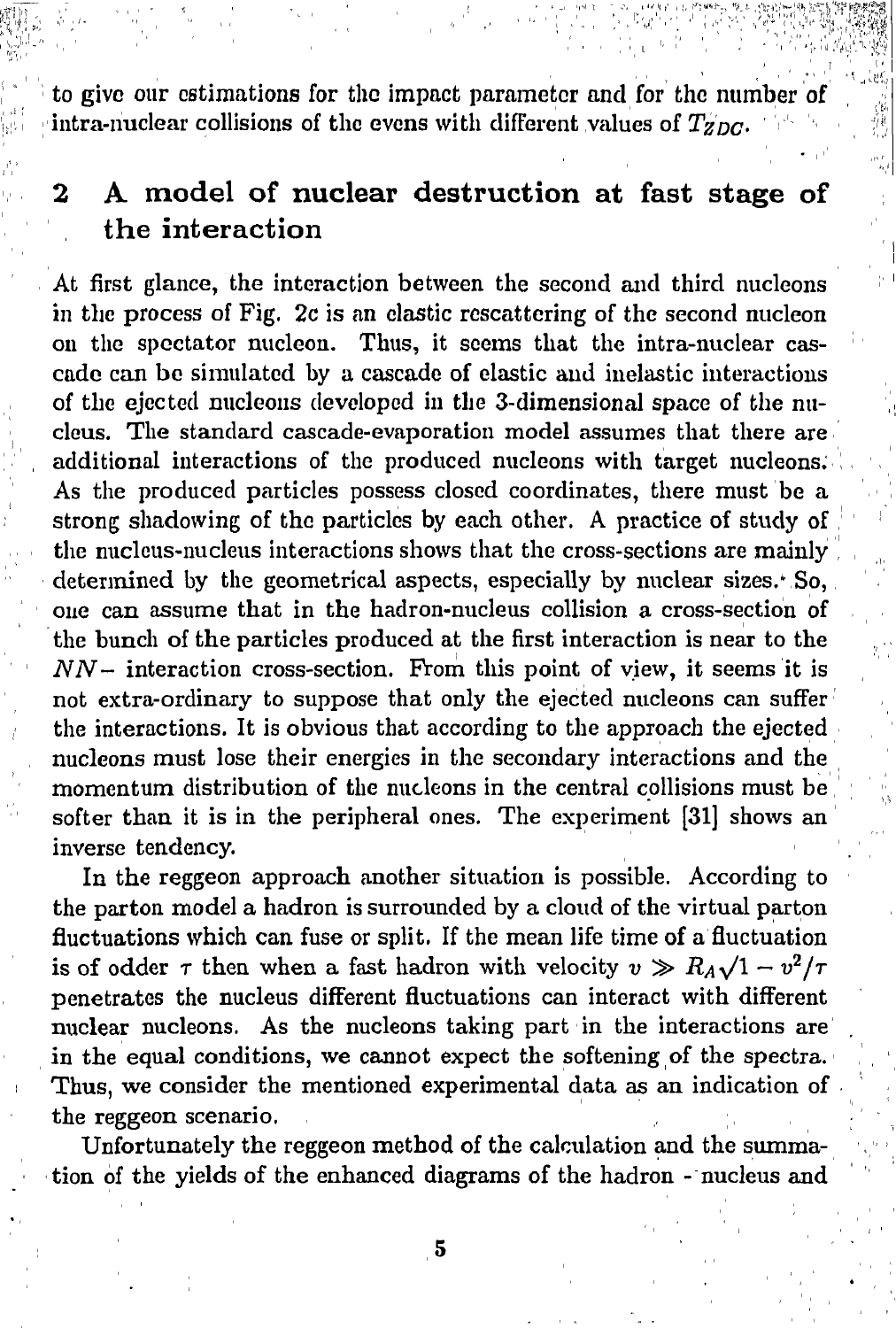nucleus - nucleus interactions is not developed enough for practical tasks. Thus, we are forced to formulate a phenomenological model of particles cascading into the nucleus in order to estimate the nuclear destruction, *'\~\*  because the nuclear destruction is used at the experimental study as a criteria for selection of different types of the inelastic interactions, for example, central and peripheral ones.

The model formulation:

1. As it was said above, the "reggeon cascade" is developed in the space of the impact parameter. Thus, for its description it is needed to determinate a probability to involve a nucleon into the "cascade". It is obvious that the probability depends on a difference of the impact coordinates of the new and previous involved nuclcons. Looking at *;")*  the yield of the diagram of Fig.  $2c$ , we choose the functional form of the probability as

$$
P(|\vec{b}_i - \vec{b}_j|) = Cexp(-(\vec{b}_i - \vec{b}_j)^2/r_c^2).
$$
 (1)

Here  $\vec{b}_i$  and  $\vec{b}_j$  are projections of the radiuses of  $i^{th}$  and  $j^{th}$  nucleons on the impact parameter plane.

- 2. The "cascade" is initiated by the primary involved uucleons. If the constant *С* is small we can use the Glauber theory for their determination.
- 3. We assume that all involved nucleons are ejected from the nucleus.

The "cascade" looks like that: a projectile particle interacts with some of the intra-nuclear nuclcons. They are called "wounded" nuclcons. The wounded nucleons initiate the "cascade". A wounded nucleon can involve a spectator nucleon into the "cascade" with the probability (l). The latter one can involve the second nucleon. The second nucleon can involve the third one and so on.

A Monte Carlo algorithm for estimation of the nuclear destruction in the nucleus-nucleus interactions, which corresponds the model formulation, includes the following steps:

- 1. The calculation of the impact parameter distribution within the framework of the Glauber theory [32];
- 2. The sampling of the impact parameter and the nucleon coordinates;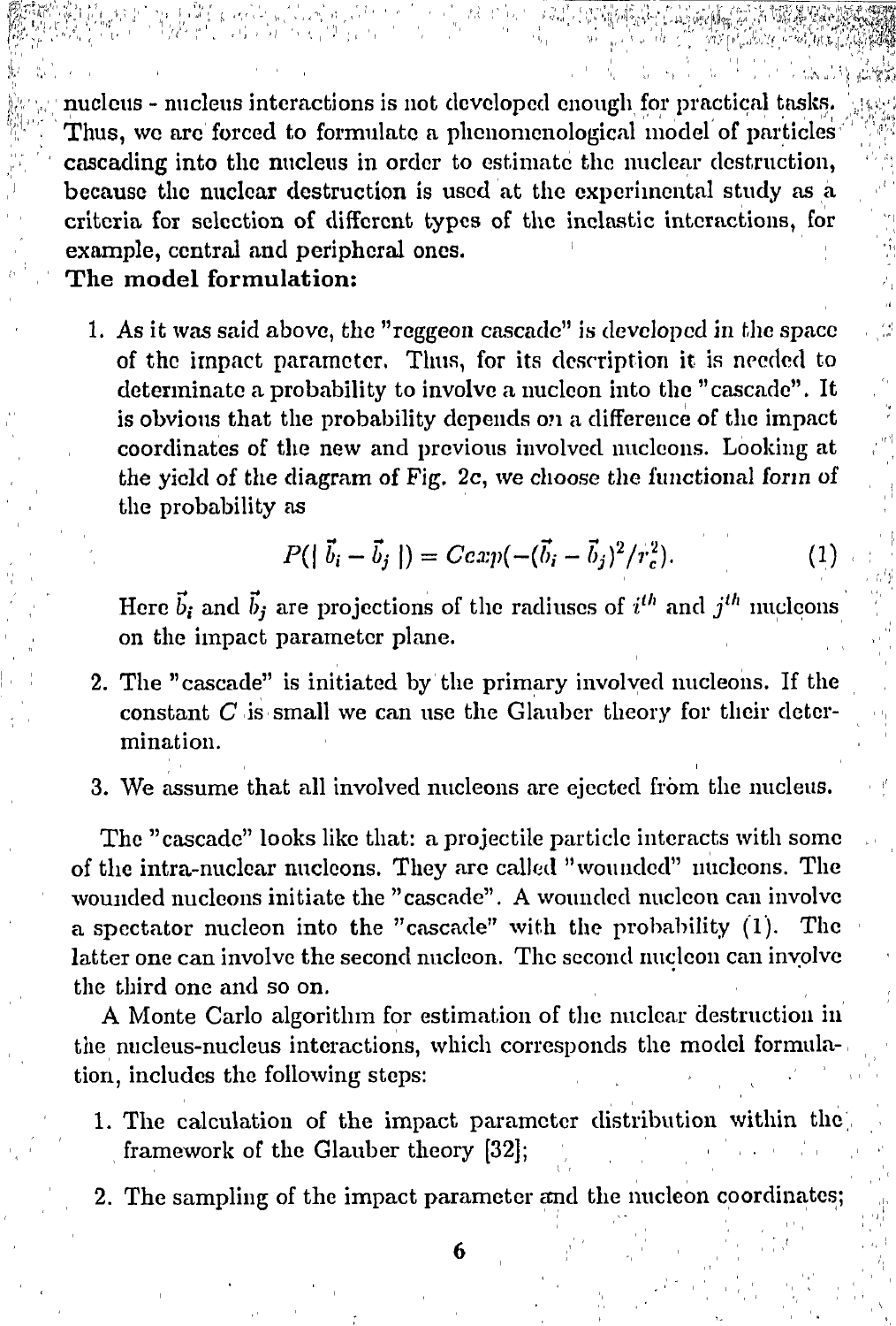- 3. The determination of the wounded miclcons (sec Rcf. [32]);
- 4. The determination of the spectator nucleons involved in the "cascade" by the wounded nucleons. If the number of the involved nucleons is equal to zero - exit;

територу (1992), Солонно постоянно постоянно постоянно постоянно постоянно постоянно постоянно постоянно постоянно<br>В солонно постоянно постоянно постоянно постоянно постоянно постоянно постоянно постоянно постоянно пос

*»4* 

5. If the number of the involved nuclcons is not equal to zero, a possibility is considered to involve the other spectators nucleons by the involved ones. If the number of the new involved nucleons is equal to zero - exit. In other case - it is needed to repeat the step 5 taking into account only the new involved nuclcons.

The first step is performed only once at the given mass numbers of the projectile and target nuclei. The steps  $2 - 5$  are repeated until the needed statistics is reached. The steps 4, 5 are applied to the nucleons of projectile and target nuclei.

## 3 The choice of the model parameters

The allowed region of the model parameters *С* and *rc* was determined in Ref. [21] at fitting the experimental data on the high energy protonnucleus interactions [33]. It is presented on Fig. 3.



The authors of Ref. [21] reached an agreement with the experimental data on g-particle multiplicity distributions in nucleus-nucleus interactions at  $C = 1$  and  $r_c = 0.6$  fm. The authors of Ref. [21] pointed out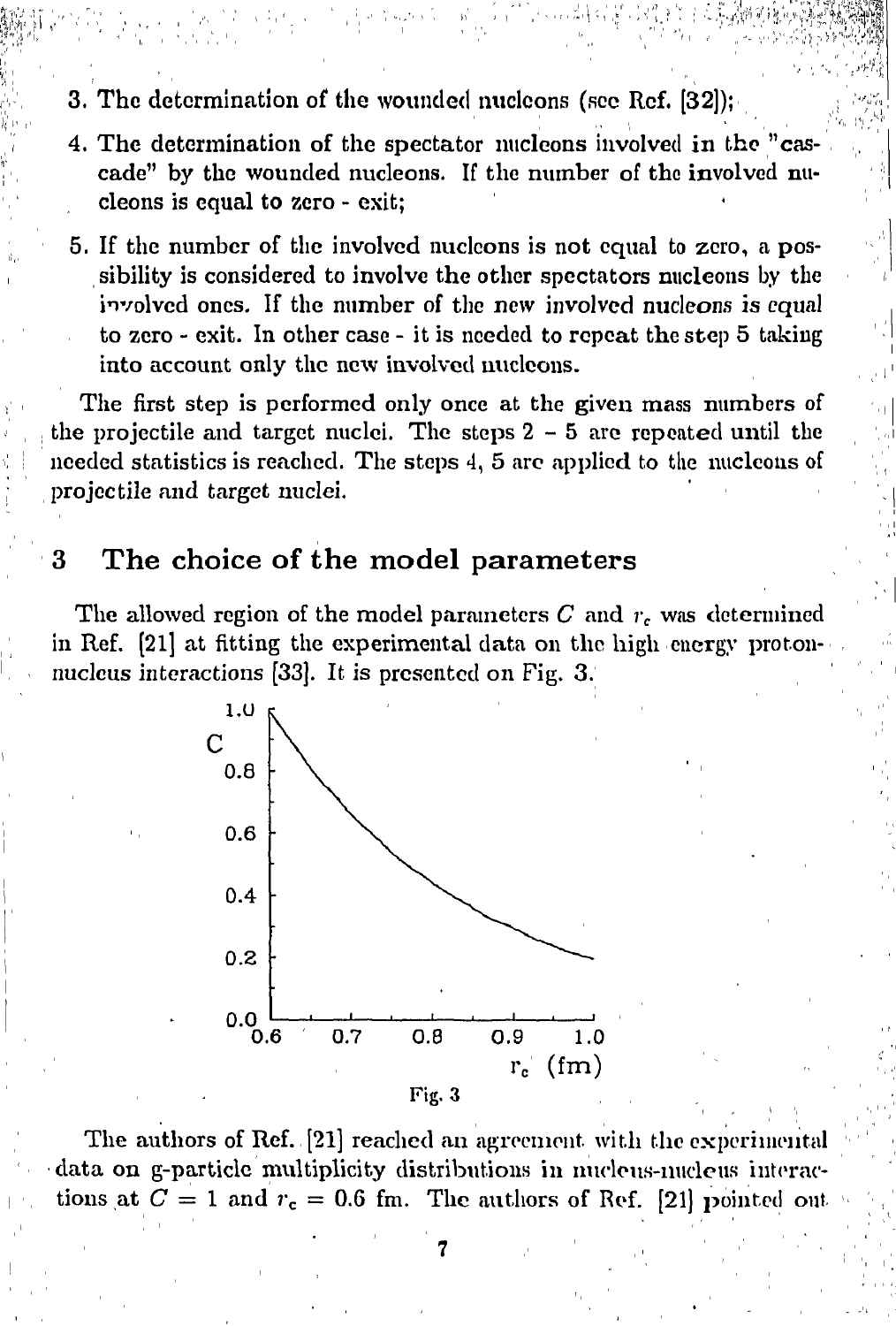that the agreement can be obtained at other values of the parameters from the allowed region. In order to specify the parameters and to check the possibility of the model, we turn to ALADIN data on the gold interactions with nuclei at 600\*A MeV.



On Fig. 4 the experimental distribution [26] on "bounded" charge in the  $197Au + 12C$  interactions (histogram) is presented in a comparison with the model calculations (solid lines) at the different values of  $C$  and  $r_c$  (the values of C are given by the numbers at the curves). At the experiment the "bounded" charge is determined as  $Z_{bound} = \sum_{F} Q_{F}$  where the sum runs over the gold spectator fragments having a charge greater or equal 2. At the given stage of our study when we don't consider the nuclear multifragmentation and evaporation we fail to separate onecharged fragments. So, our calculations represent the distributions on the charge of the residual nucleus. The variant with  $C = 0$  corresponds to the pure Glauber approximation. As one can see, the Glauber approach cannot describe the nuclear destruction. The variant with  $C = 0.2$  is best of all. We hope that the one-charged fragment selection will shift the curve to the left. The variants with  $C \geq 0.3$  are rejected because the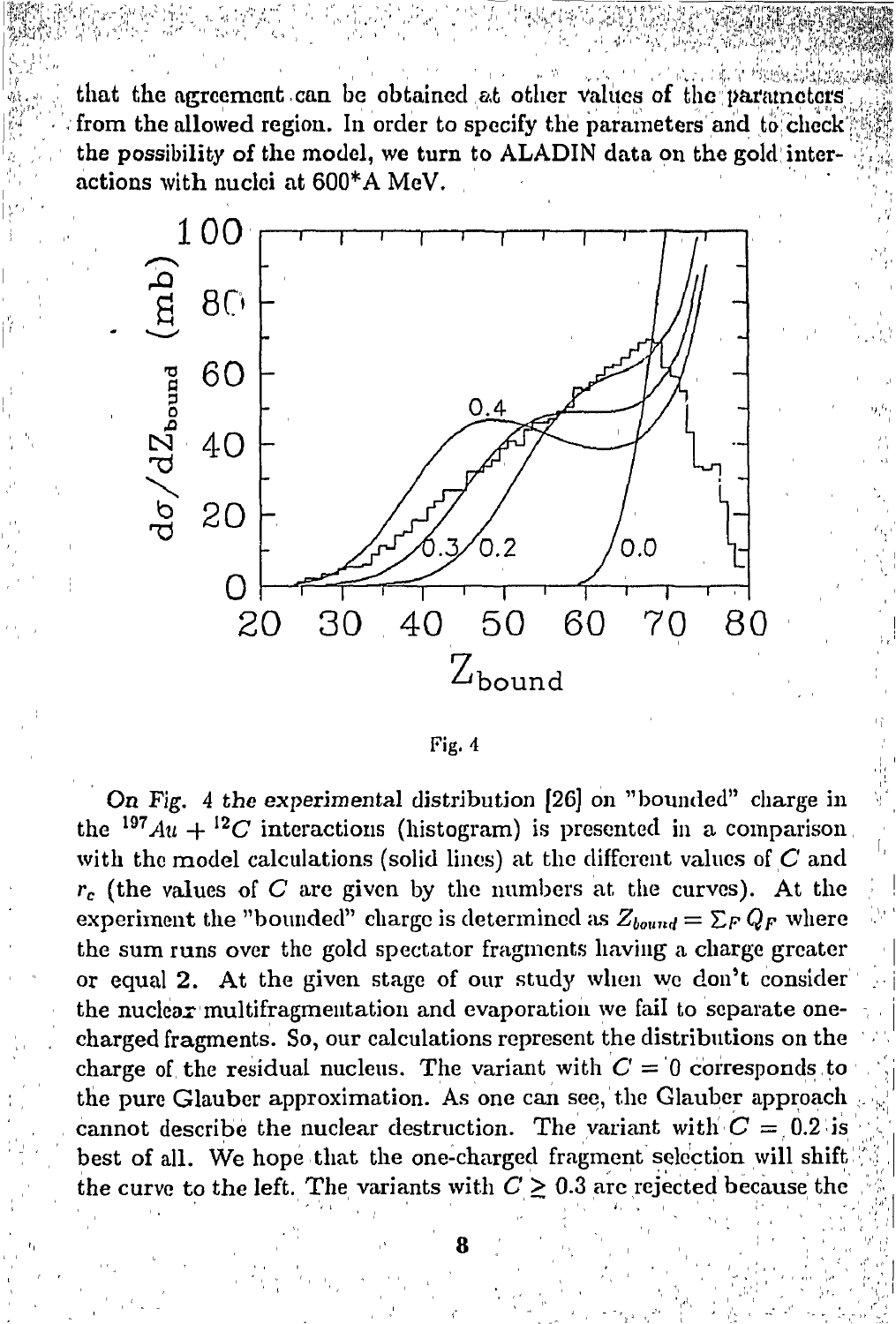corresponding curves have the dips in the region  $Z_{bound} \sim 55 - 70$ . On Fig. 5 we present our calculations at  $C = 0.2$  and  $r_c = 1$  fm for the  $Au + C$ ,  $Cu$ ,  $Pb$  interactions (solid lines) in the comparison with the experimental data  $[26]$  (histograms). Of course, it is very hard to talk about the agreement. But we fix that the calculations have the same tendency as the experimental data do. Thus, we believe that the proposed model can be served as a base for a more realistic model of the nucleus - nucleus interactions at the intermediate energies.

∭

*•m* 



Fig. 5

It is interesting to compare the experimental data with the cascade model calculations presented on Fig. 6. At the calculations we used the version of the cascade model described in Ref. [34]. The model takes into account the trailing effect, Pauli principle, the dependence of the Fermi momentum on the local nuclear density, the pre-equilibrium emission and the evaporation of the nuclei. On Fig. 6 a distribution on the charge of the residual nucleus after fast cascade stage is presented by solid circles. The light points show a distribution on *Zbound* after the pre-equilibrium decay. At last the solid curve presents a distribution on  $Z_{bound}$  after the evaporation stage. The experimental data are shown by a histogram.

As one can see, the distribution after the cascade stage has no bright, peculiarity. The pre-equilibrium emission shifts the distribution on the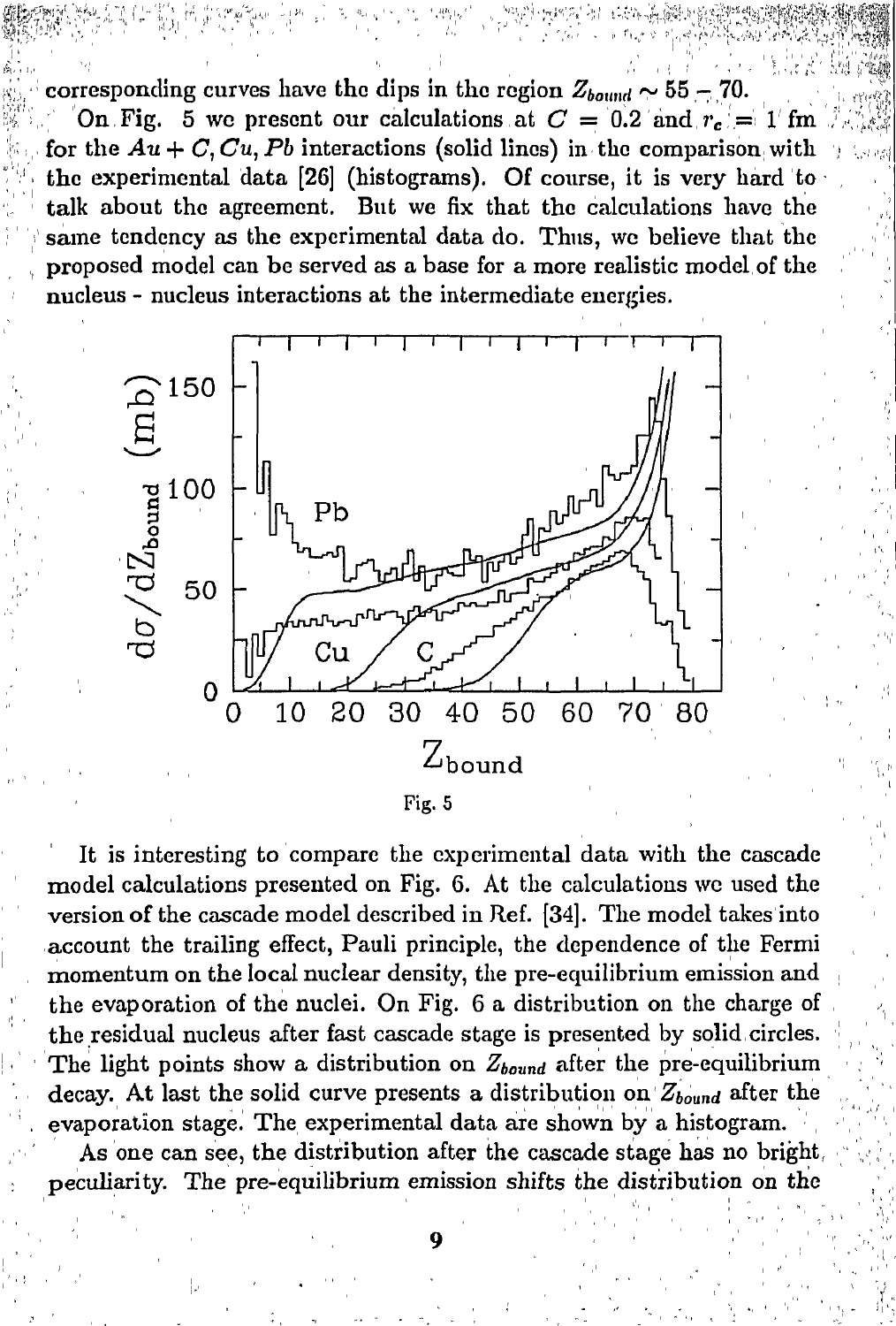left and leads to a dip in the region of  $Z_{bound} \sim 45$ . The small fluctuations, which are not caused by the statistic, appear at  $Z_{bound} \sim 55 - 75$ . The large fluctuations after the evaporation stage reflect the shell corrections to the binding energy of the nuclei<sup>1</sup>. Without the shell corrections the distribution has no structure (see dashed curve on Fig. 6).

he command



The lower influence of the shell corrections is quite natural at high nuclear temperature. So, an absence of the fluctuations in the experimental data point out on the hot nuclei formation in the nucleus-nucleus interactions. As follows from our calculations, it is not enough to take into account the pre-equilibrium emission and the evaporation processes in the framework of the standard cascade-evaporation model. Let us mark that according to the calculations the appearance of the fluctuations is connected with a large excitation energy of the nuclear residual. Decrease of the energy going from  $Au+C$  interactions to  $Au+P$  interactions leads to decreasing the magnitude of the fluctuations. We think the magnitude of the fluctuations can be a measure of the excitation energy and a disappearance of the fluctuations can manifest the multifragmentation of the nuclei<sup>2</sup>.

<sup>1</sup>The authors are thankful to S.Yu. Shmakov for a discussion of the question <sup>2</sup>This interesting suggestion was proposed by Prof. F.A. Gareev.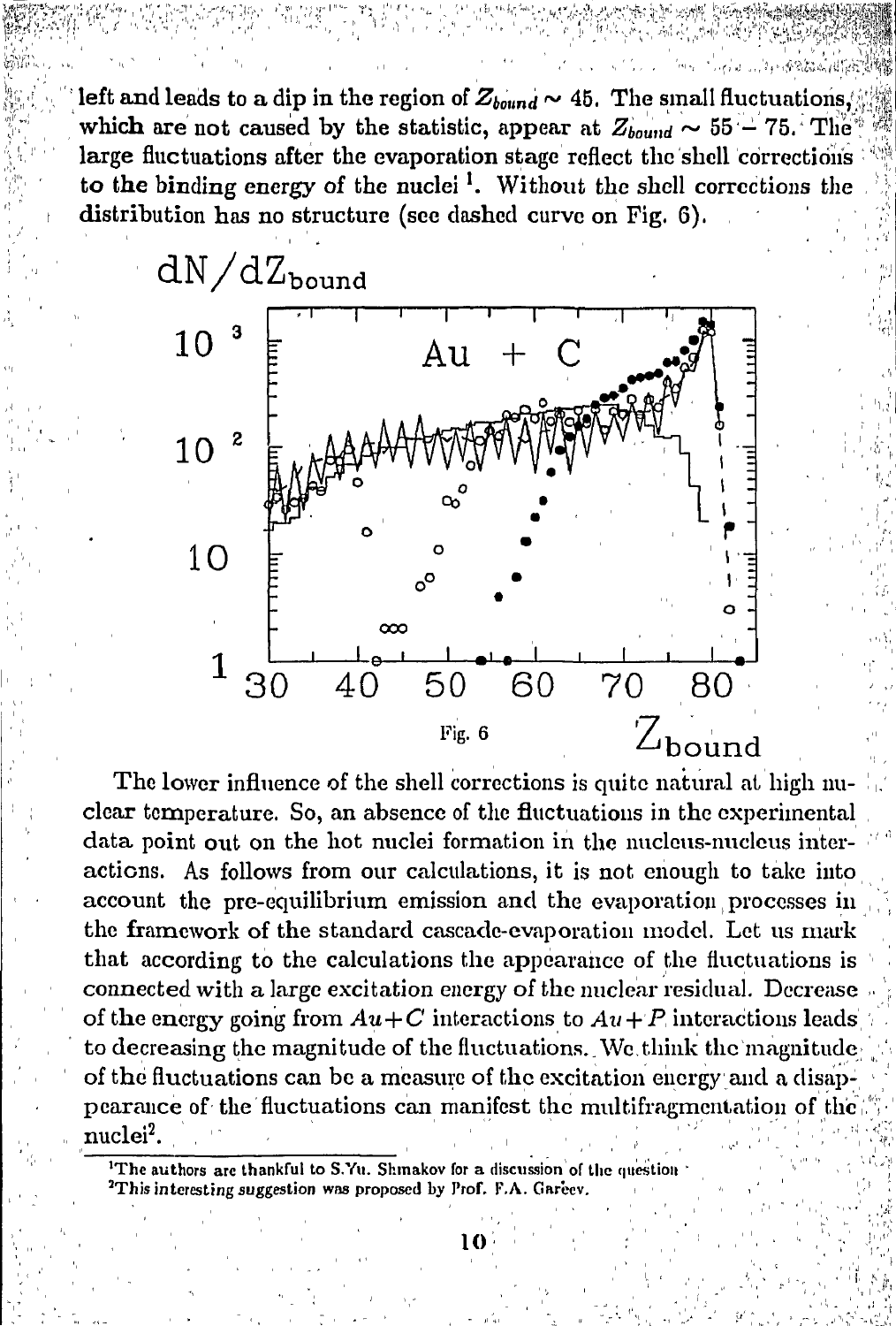It is a pity that the restricted resources of our computer time did not give us an opportunity to perform the casende calculations for heavy target miclei.

Let us go to the light nuclei destruction. On Fig. 7 the experimental distributions on the energy in the zero-degree calorimeter [27, 28] (histograms) are presented in a comparison with the cascade model calculations (points). As one can see, CEM reproduces the gross features of the data. Only at  $T_{tdc}$  < 100 GeV there is a discripance between the calculations and the data. As we had no opportunity to take the experimental conditions into account exactly, we plotted on the figure the distributions on the energy of the residual nuclei. The account of the produced mesons will shift the distributions to the right. To sum it up, we conclude CEM predicts too large destruction of the projectile  $^{28}Si$  miclei in 15% of the interactions. So, CEM cannot be used for the estimation of the characteristics of the central collisions.



On Fig. 8 we present the calculations performed in the framework of our model (solid lines) in comparison with the experimental data (histograms). As one can see, the model describes the strong destruction of the light nuclei in the interactions with light and heavy target nuclei. We hope to reach the better agreement at large values of  $T_{zde}$  after includ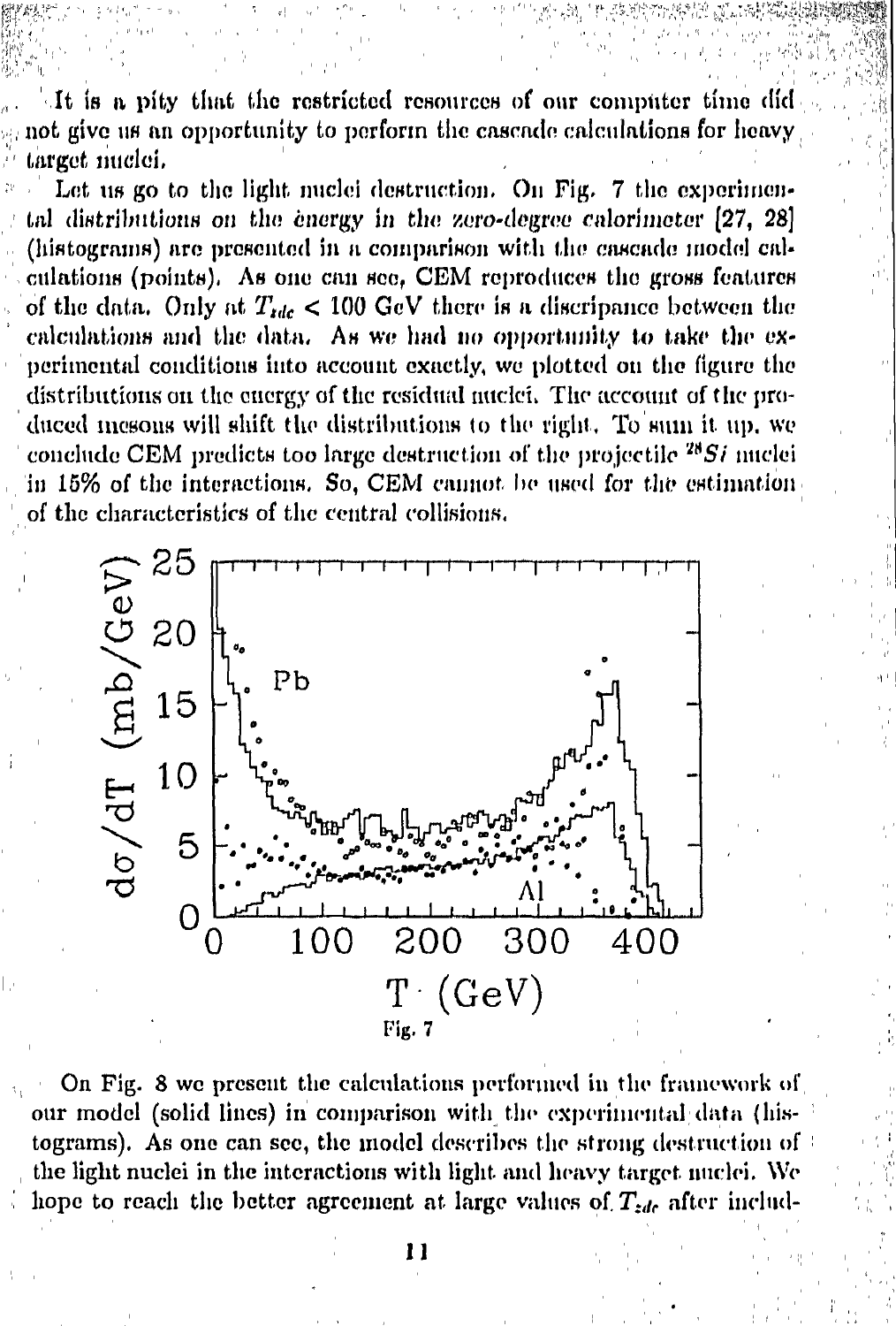ing the nucleon Fermi motion and taking into account the experimental conditions,



Fig. 8

For the current experiments at BNL we give the characteristics of  $Au + Au$  interactions at 10 A GeV on Fig. 9, 10. We believe they will be useful at the future comparison of the different model predictions with the data on multi-particle production in the central collisions.

For calculation of the excitation energy one can use an assumption that each spectator nucleon placing at the distance less than 2 fm from a nucleon touched at the fast stage of the interaction-receives an energy distributed as

$$
P(\epsilon)d\epsilon = \frac{1}{\epsilon \epsilon}e^{-\epsilon/\epsilon/2}d\epsilon.
$$

A sum of the energies transferred to the spectator nucleons gives the excitation energy. The quantity  $\langle \epsilon \rangle$  is treated as a fitting parameter. The preliminary value of  $\langle \epsilon \rangle$  is 10 MeV.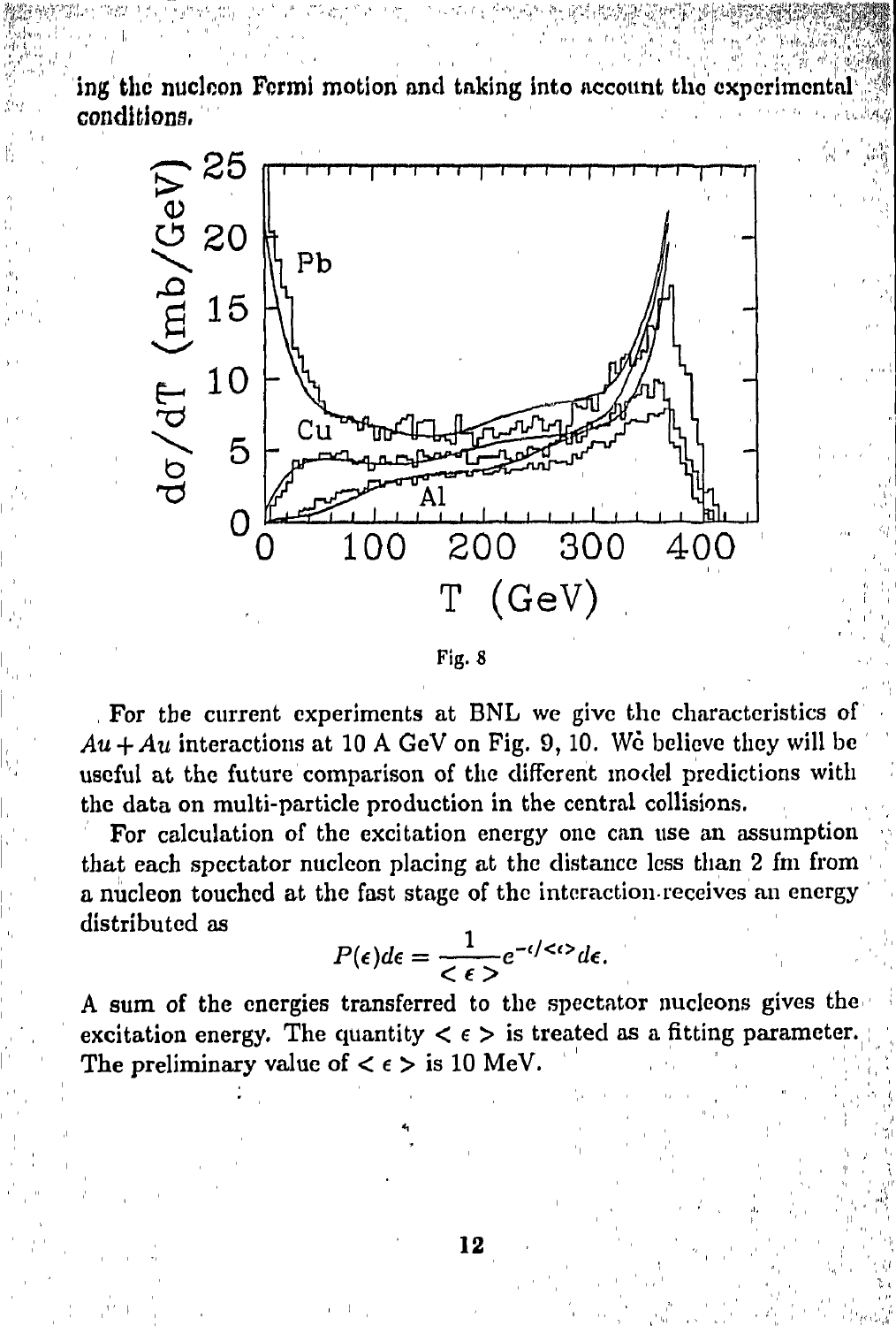

Fig. 9



Fig. 10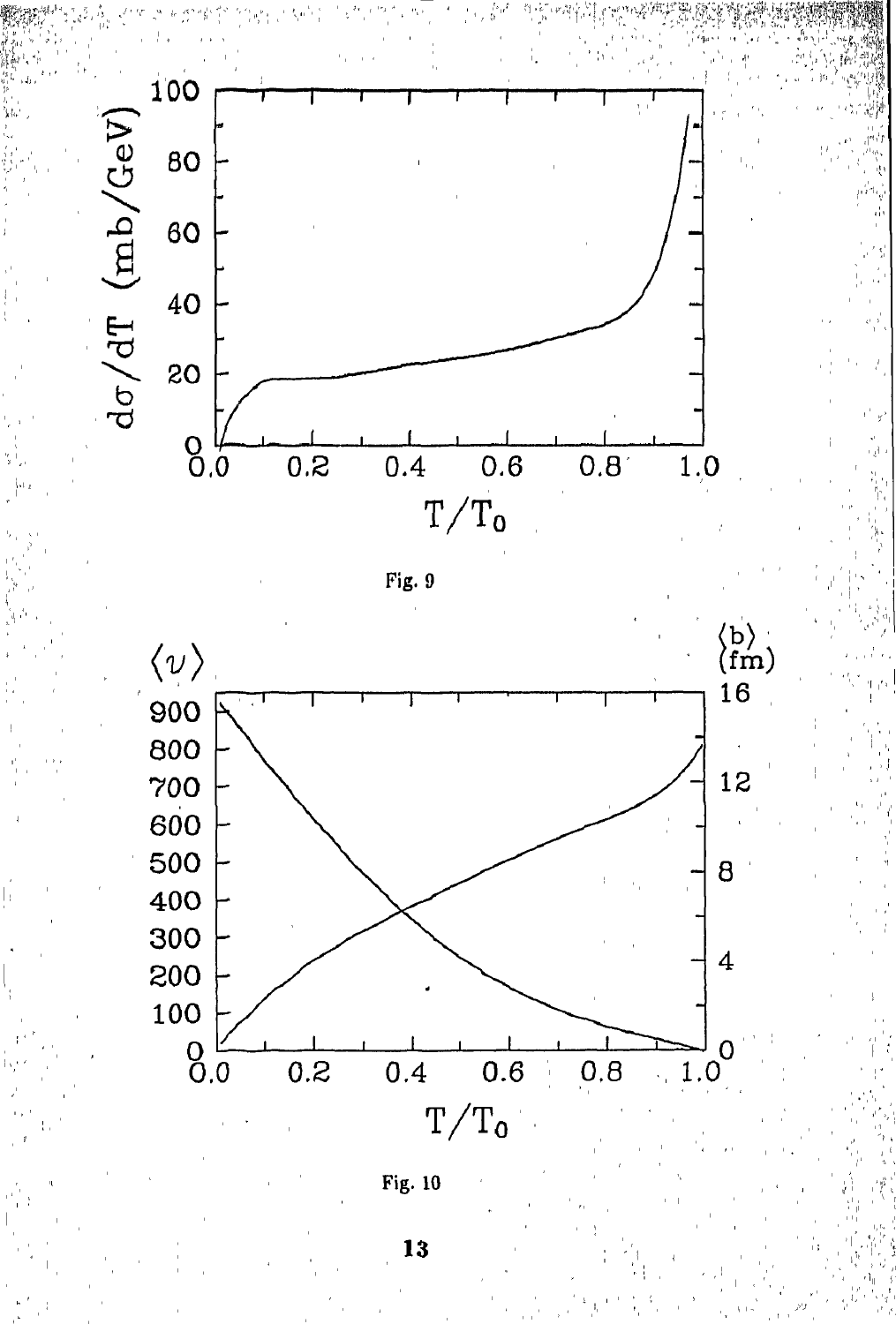At last we give the description of CERN data on  $^{16}O$  interactions with nuclei at 60 GeV/nucleon. On Fig. 11 the data of Ref. [29] (points) are presented in comparison with FRITIOF calculations (dashed lines).



Fig. 11

Our calculations are given by solid lines. As it was before, we did not take into account the experimental conditions, the Fermi motion of the. nucleons, and the influence of the produced particles. All of these factors were considered at FRITIOF calculations. Nevertheless, we reproduce the data better than FRITIOF does.

### References

- [1] T. Barnes, E.S. Swanson// Phys. Rev., 1992, v. D46, p. 131.
- [2] T. Barnes, E.S. Swanson, J. Weinstein// Phys. Rev., 1992, v. D46, p. 4868.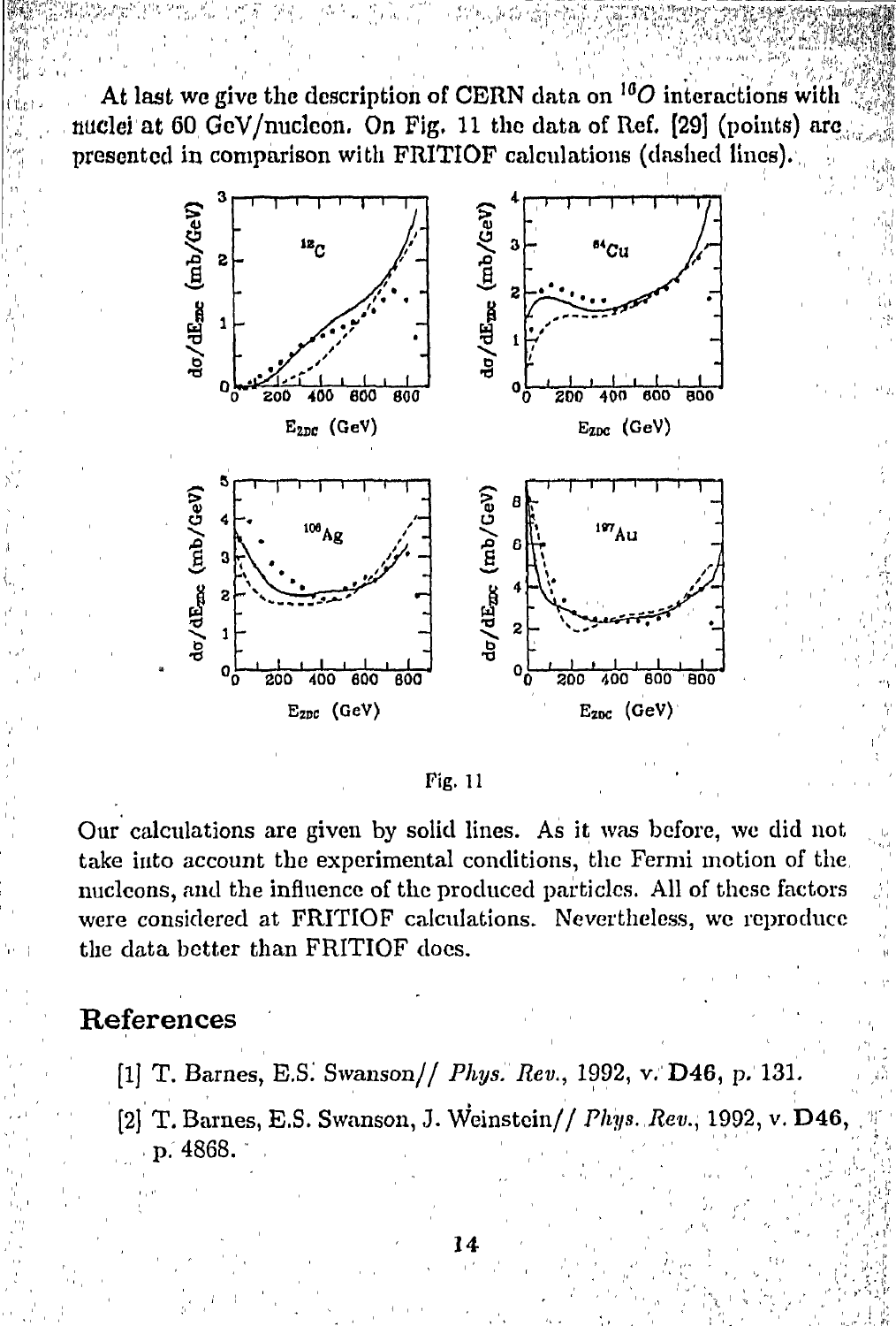- [3] T, Barnes, S. Cnpstick, M,D. Kovarik and E,S, Swanson// *Phys, Rev,,* 1993, v, C48, p, 539,
- [4] T. Barnes, E.S. Swanson // *Phys. Rev.*, 1992. v. C49, p. 1166.
- [6] F. Low// *Phys. Rev.,* 1975, v. **D12,** p. 163.

**£feV:** 

- [6] S. Nussinov / *Phys. Rev.*, 1976, v. **D14**, p. 246.
- [7] J. Gunion, D. Shoper// *Phys. Rev.*, 1977, v. D15, p. 2617.
- [8] E.M. Levin, M.G. Ryskin// Sov. J. Nucl. Phys., 1981, v. 34, p. 619.
- [9] A.B. Kaiclalov, L.A. Ponomarev, K.A. Ter-Martirosyan// *Yad. Fiz.,* 1986, v. **44,** p. 722 (So\*/. *J. Nucl. Phys.,* 1986, v. 44).
- [10] Yu. M. Kazarinov, B.Z. Kopeliovich, L.I. Lapichis. I.K. Potashuikova// *JETP,* 1976, v. 70, p. 1152.
- [11] Р.Б. Volkovitsky// *Yad. Fiz.,* 1988, v. 47, p. 512 *(Son. J. Nucl. Phys.,* 1988, v. 47).
- [12] V.A. Abramovski, V.N. Gribov, O.V. Kancheli// *Yad. Fiz.,* 1973, v. 18, p. 595 *(Sou. J. Nucl. Phys.,* 1973. v. 18, p. 308).
- [13] K.G. Boreskov, A.B. Kaidalov, S.T. Kiselev, N.Ya. Smorodinskaya// *Yad. Fiz.,* 1Э91, v. 53, p. 569 *{Sou. J. Nucl. Phys..* 1991. v. 53).
- [14] R. Jcngo, D. Trelinni// *Nucl. Phys.,* 1976. v. **117B,** p. 433.
- [15] V.S. Barashonkov, V.D. Tonecv// in "Interactions of high energy particles and nuclei with nuclei", Moskow. Atomizdat. 1972.
- [16] N.W. Bertini et al.// *Phys. Rev.,* 1974. C9. p. 522.
- [17] N.W. Bertini ct al.// *Phys. Rev.,* 1976. С14, p. 590.
- [18] J.P. Bondorf et al.// *Phys. Lett,* 1976. 65B, p. 217.
- [19] J.P. Bondorf ct al.// *Zeit. fur Phys.,* 1976, A279, p. 385.
- [20] V.D. Toneev, K.K. Gudima// *Nucl. Phys.,* 1983. **A400,** p. 173.
- [21] Kh. El-Waged, V.V. Uzhinskii// Preprint JINR, 1994, E2-94-126. Dubna."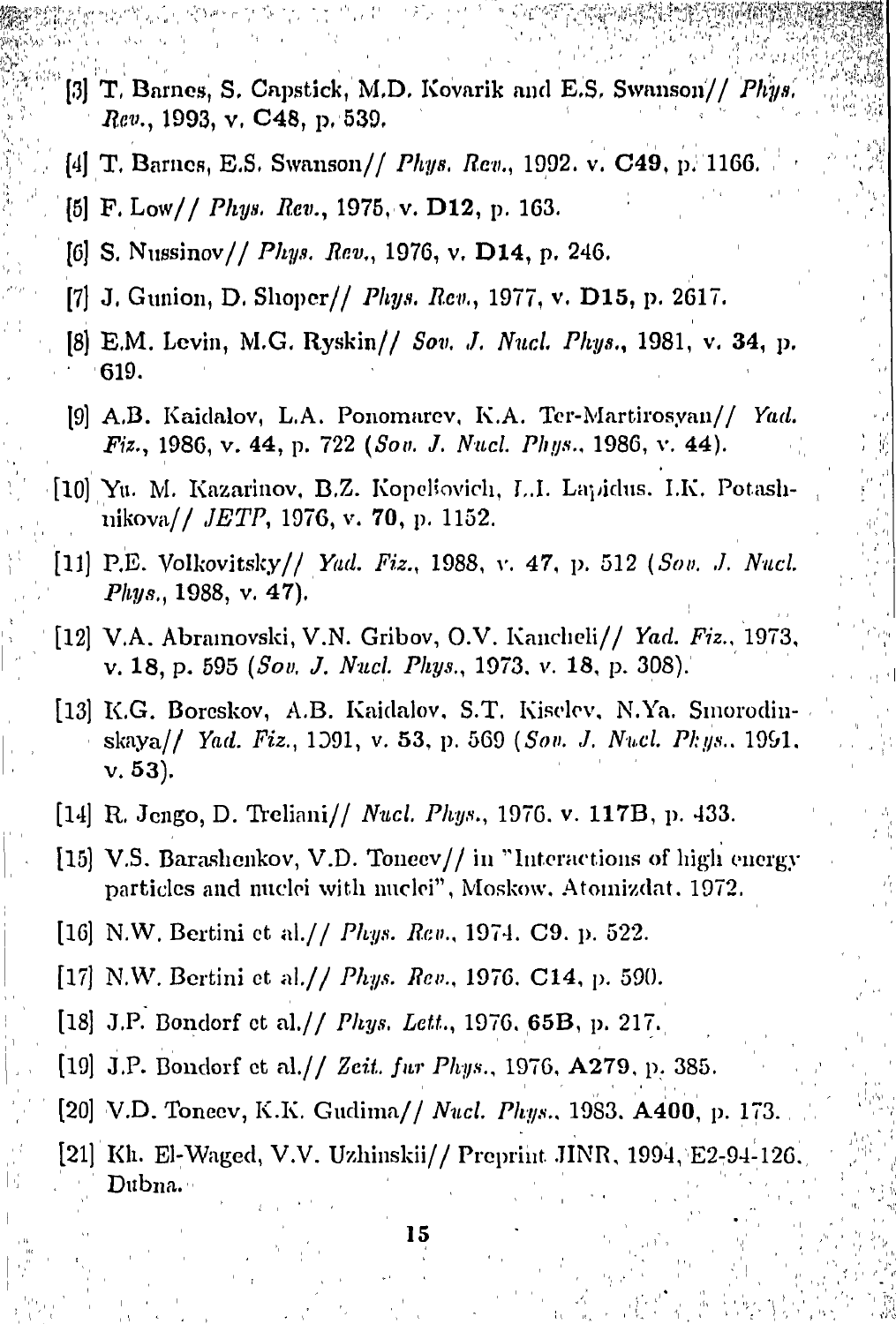- [22] C.A. Ogilvie et al.// Phys. Rev. Lett., 1991, 67, p. 1214.
- [23] J. Hubele et al.// Zeit. fur Phys., 1991, A340, p. 263.
- [24] J. Hubele et al.// Phys. Rev., 1992, c46, p. R1577.
- [25] P. Kreutz et al.// Nucl. Phys., 1993, A556, p. 672.
- [26] A.S. Botvina, I.N. Mishustin et al.// Preprint GSI, GSI-94-36, Darmstadt, 1994.
- [27] T. Abbott et al.// Phys. Lett., 1992, B291, p. 341.
- [28] T. Abbott et al.// Phys. Rev., 1994. C50, p. 1024.
- [29] S.P. Sorensen et al.// Zeit. fur Phys., 1989, C38, p. 3.
- [30] B. Andersson et al.// Nucl. Phys., 1987, B281, p. 289; B Nilsson-Almoust and E. Stenlund// Comp. Phys. Comm., 1987, v. 43, p. 387.
- [31] G.N. Agakishiev et al.// Yad. Fiz., 1990, v. 51, p. 758 (Sov. J. Nucl. Phys., 1990, v. 51).
- [32] S.Yu. Shmakov, V.V. Uzhinskii, A.M. Zadorozhny// Comp. Phys. Comm., 1989, 54, p. 125.
- [33] E. Stenlund and I. Otterlund// Nucl. Phys., 1982, v. B198, p. 407.
- [34] V.S. Barashenkov, F.G. Zheregy, Zh. Zh. Musulmanbekov// Preprint JINR, 1983, P2-83-117, Dubna.

#### Received by Publishing Department on July 7, 1995.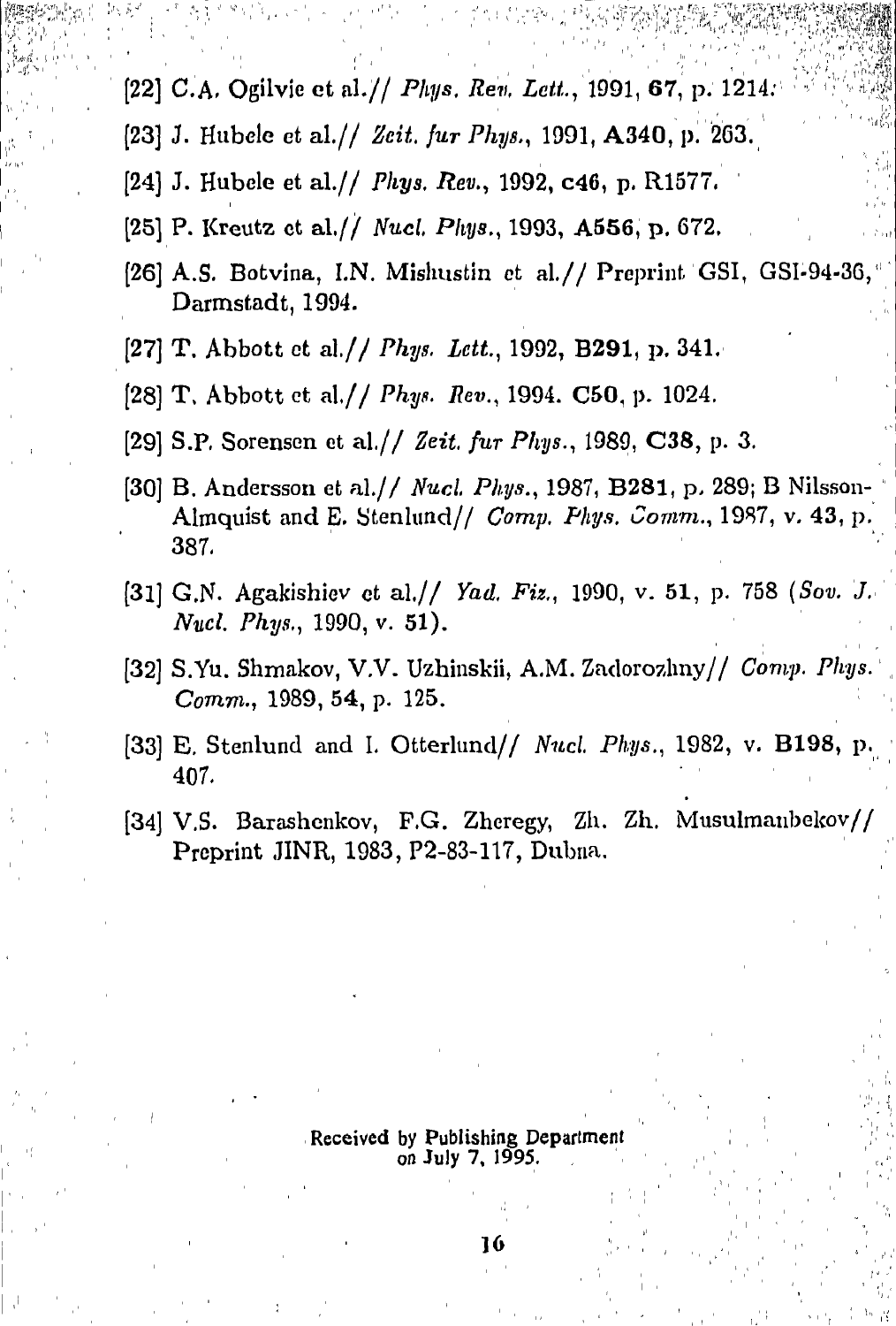Ужинский В.В. и пр.

Оценка разрушений ядер в высокоэнергетических ядро-ядерных взаимодействиях

Предположено, что: 1) налетающая частица вызывает в ядре-мишени каскад кварк-глюонных обменов; 2) нуклоны, вовлеченные в каская, выбиваются из язра, что приводит к его разрушению. На этой основе предложена простая модель, позволяющая опенить разрушение ядер на быстрой стании взвимолействий. Область попустимых значений нараметров модели определена при анализо двиных о взаимодействиях протонов с ядрами фотоэмульски при высоких энергиях; анализ взаимодействий ядер золота с эдергией 600 МэВ/нуклон позволил зафиксировать значения пара-MCTDOR.

Представлены распределения по энергии в калориметре нулевого угла (T<sub>200</sub>) во взаимодействиях Si+Al, Cu, Pb (14 ГэВ/нуклон) и Au+Au (10 ГэВ/нуклон), рассчитанные в рамках предложенной модели и в рамках каскодно-испарительной модели. Предложенная модель описывает разрушение ядер при промежуточных и высоких энергиях лучше, чем каскадная модель,

Даны оценки средних значений прицельных парамстров и числа внутриядерных соударений во взаимодействиях Аu+Аu для событий с разными значениями  $T_{z\bar{z}\bar{z}\bar{z}}$ 

Работа выподнена в Лаборатории вычислительной техники и автоматизации ОИЯИ.

Сообщение Объединенного института ядерных исследований. Дубна, 1995

Uzhinskii V.V. et al.

Estimation of Nuclear Destruction in High Energy Nucleus-Nucleus-Interactions

It is assumed that: 1) a projectile particle invokes into target nucleus a cascade of quark-gluon exchanges; 2) the nucleons involved in the cascade are ejected from the nucleus which lead. to the nuclear destruction. On these bases a simple model to estimate the nuclear destruction at the fast stage of the interaction is proposed. The allowed region of the model parameters is determined at the proton-emulsion high-energy interaction data analysis: an analysis of gold interactions with nuclei at an energy of 600 MeV/nucleon fixes the parameter values.

E2-95-296

The distributions on the energy in zero degree calorimeter  $(T_{ZDC})$  in the interactions of Si+Al, Cu, Pb (14 GeV/nucleon) and Au+Au (10 GeV/nucleon) calculated in the framework of the model and in the cascade-evaporation model (CEM) are presented. The proposed model describes the nuclear destruction at intermediate and high energies better than CEM does.

The estimation of the average values of impact parameter and the number of intra-nuclear collision for Au+Au interactions in the events with different  $T_{2DC}$  is given.

The investigation has been performed at the Laboratory of Computing Techniques and Automation, JINR.

Communication of the Joint Institute for Nuclear Research. Dubna, 1995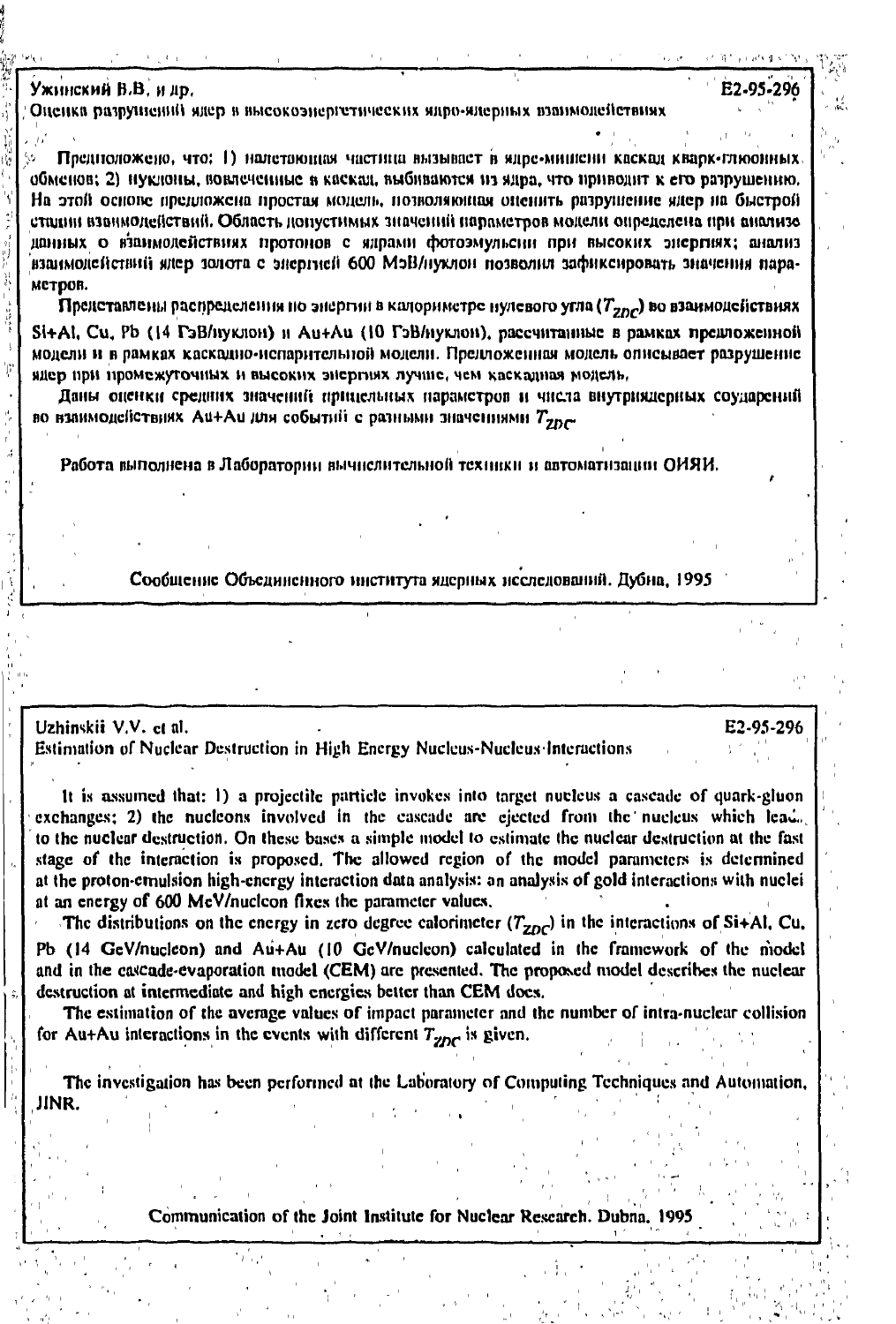#### Редактор Э.В. Ивашкевич. Макет. Р.Д. Фоминой

• Подписано в печать 26.07.95 Формат 60×90/16. Офсетная печать. Уч.-изд.листов 1,16 Тираж 460. Заказ 48434. Цена 696 р.  $\mathbb{R}^{n \times n}$ 

Издательский отдел Объединенного института ядерных исследований Дубна Московской области

 $\mathcal{O}_{\infty}$  .

 $\mathcal{A}(\mathcal{F})$  and  $\mathcal{F}$